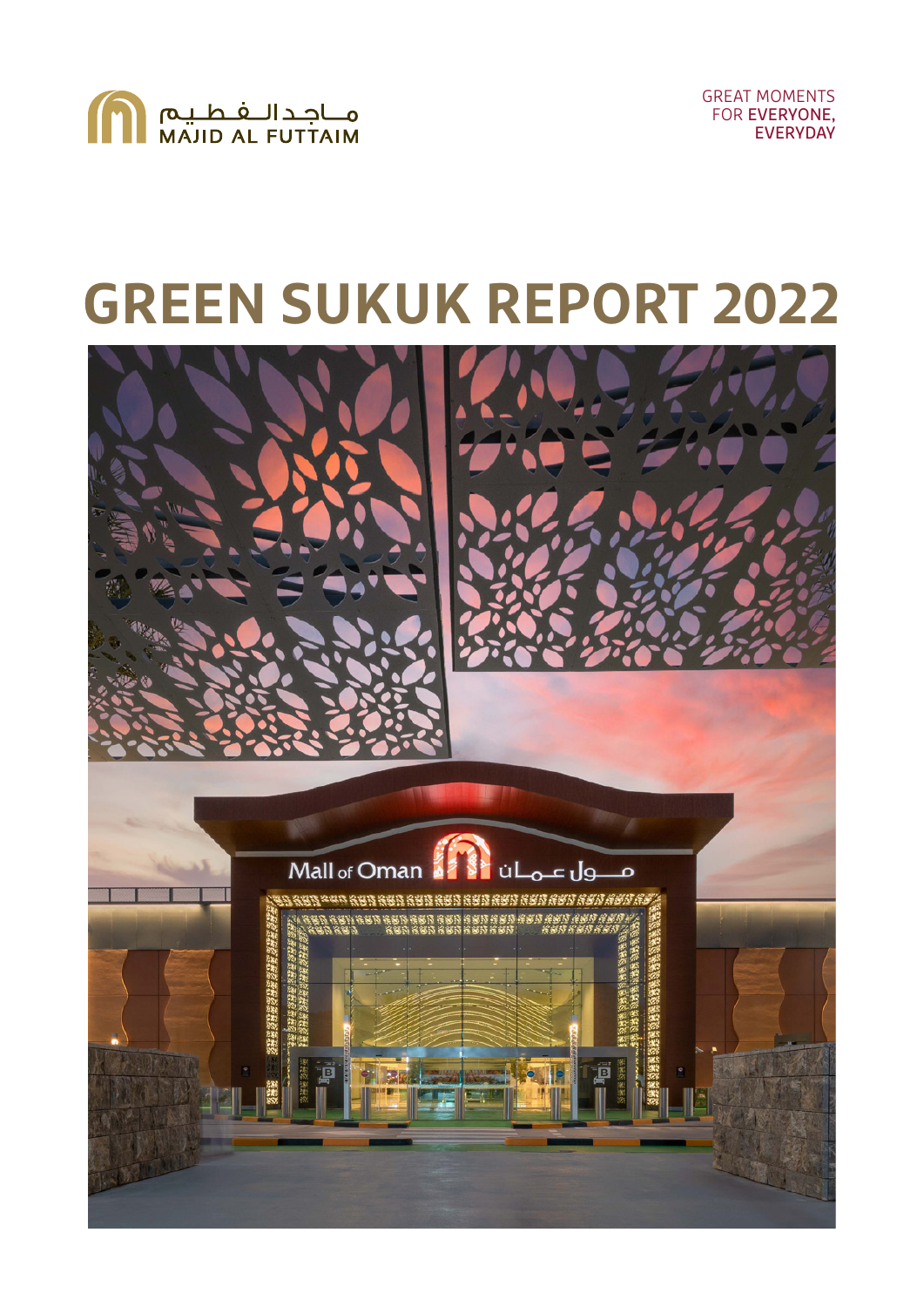#### **INTRODUCTION**

Majid Al Futtaim launched its first Green Sukuk in May 2019, raising USD 600M at a coupon rate of 4.637%, due May 2029. The second Green Sukuk was launched in October 2019, raising USD 600m at a coupon rate of 3.9325%, due February 2030. Both Sukuks were issued under our Majid Al Futtaim Sukuk Ltd USD 3,000,000,000 Trust Certificate Issuance Programme.

The issuance of our inaugural 10-year Green Sukuk, followed shortly by our second 10-year Green Sukuk, reaffirms our commitment to sustainable green projects that support moving to a low-carbon more sustainable economy. The inaugural transaction marked the first ever Green corporate capital markets offering from the Middle East and North Africa (MENA) as well as the first ever benchmark corporate Green Sukuk.

In order to increase transparency and ensure accuracy of disclosed information, we have appointed a third-party auditor to provide independent assurance of the environmental data for Majid Al Futtaim – Properties for 2020 and 2021, covering the Green Sukuk portfolio. Please find the complete Assurance Statement on our website: [https://www.majidalfuttaim.com/en/who-we-are/](https://www.majidalfuttaim.com/en/who-we-are/sustainability-and-esg/reports) [sustainability-and-esg/reports](https://www.majidalfuttaim.com/en/who-we-are/sustainability-and-esg/reports)

| <b>Issue Size</b>                                 | US\$600 million                                                                                                                  |
|---------------------------------------------------|----------------------------------------------------------------------------------------------------------------------------------|
| <b>Issue Tenor</b>                                | 10-year                                                                                                                          |
| <b>Issue Date</b>                                 | 14 May 2019                                                                                                                      |
| <b>Maturity Date</b>                              | 14 May 2029                                                                                                                      |
| Coupon                                            | 4.637%                                                                                                                           |
| <b>Ranking</b>                                    | Senior Unsecured                                                                                                                 |
| <b>Issue Rating</b>                               | S&P. RRR<br>Fitch: BBB                                                                                                           |
| <b>Status</b>                                     | Senior Unsecured                                                                                                                 |
| <b>Shariah Structure</b>                          | Wakala / Murabaha                                                                                                                |
| <b>Format</b>                                     | Regulation S only, Cat 2                                                                                                         |
| <b>Inclusion in Green</b><br><b>Bond Indices</b>  | <b>BAML Green Bond Index</b><br>MSCI Green Bond Index<br>Solactive Green Bond Index<br>S&P Green Bond Index                      |
| <b>SPO Provider for</b><br><b>Green Framework</b> | Sustainalytics                                                                                                                   |
| <b>Global Coordinators</b>                        | <b>HSBC, Standard Chartered</b>                                                                                                  |
| <b>Joint Bookrunners</b>                          | Abu Dhabi Islamic Bank, Dubai Islamic Bank,<br>Emirates NBD Capital, First Abu Dhabi Bank,<br><b>HSBC and Standard Chartered</b> |

#### **DETAILS OF FIRST GREEN SUKUK**

| <b>Issue Size</b>                                 | US\$600 million                                                                                                          |
|---------------------------------------------------|--------------------------------------------------------------------------------------------------------------------------|
| <b>Issue Tenor</b>                                | 10-year                                                                                                                  |
| <b>Issue Date</b>                                 | 30 October 2019                                                                                                          |
| <b>Maturity Date</b>                              | 28 February 2030                                                                                                         |
| Coupon                                            | 3.9325%                                                                                                                  |
| <b>Ranking</b>                                    | Senior Unsecured                                                                                                         |
| <b>Issue Rating</b>                               | S&P: BBB<br>Fitch: BBB                                                                                                   |
| <b>Status</b>                                     | Senior Unsecured                                                                                                         |
| <b>Shariah Structure</b>                          | Wakala / Murabaha                                                                                                        |
| <b>Format</b>                                     | Regulation S only, Cat 2                                                                                                 |
| <b>Inclusion in Green</b><br><b>Bond Indices</b>  | <b>BAML Green Bond Index</b><br><b>MSCL Green Bond Index</b><br>Solactive Green Bond Index<br>S&P Green Bond Index       |
| <b>SPO Provider for</b><br><b>Green Framework</b> | Sustainalytics                                                                                                           |
| <b>Global Coordinators</b>                        | <b>BNP Paribas, Citi, HSBC</b>                                                                                           |
| <b>Joint Bookrunners</b>                          | Abu Dhabi Islamic Bank, BNP Paribas, Citi,<br>Dubai Islamic Bank, Emirates NBD Capital.<br>First Abu Dhabi Bank and HSBC |

**DETAILS OF SECOND GREEN SUKUK**

For details on the Sukuk structure utilised for these instruments, please refer to the Sukuk Program Prospectus dated August 2021.

Our **Green Finance Framework** is available online. Net proceeds are used to fund green projects meeting one or more of the following categories of eligibility recognised in the **ICMA Green Bond Principles:**



**RENEWABLE ENERGY**



**ENERGY EFFICIENCY**



**SUSTAINABLE WATER MANAGEMENT**



**GREEN BUILDINGS**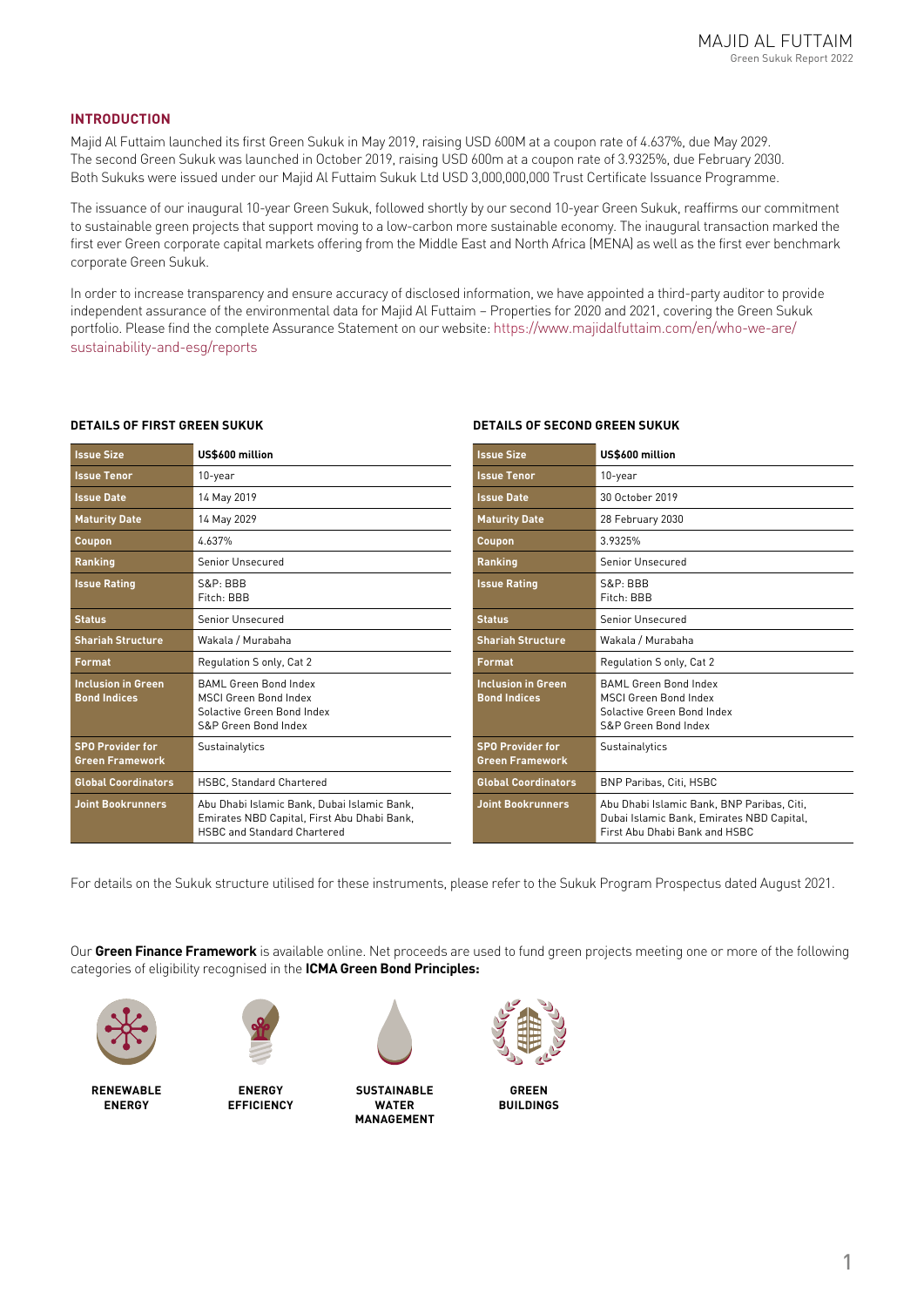#### **ALLOCATION REPORTING**

#### **DISCLOSURE ON THE PROCEEDS' ALLOCATION**

Total amounts allocated (in millions of dollars)

|                  |                                       |                                                                      |                   |             | 2019<br><b>First Sukuk</b> | 2019<br><b>Second Sukuk</b> | <b>Cumulative total</b> |                          | Overall total |
|------------------|---------------------------------------|----------------------------------------------------------------------|-------------------|-------------|----------------------------|-----------------------------|-------------------------|--------------------------|---------------|
| Category         | Asset type                            | List of eligible projects                                            | Capex<br>(AED Mn) | Opened in   | Refinancing                | Refinancing                 | Refinancing             | Financing                |               |
| Green            | Hotels                                | Aloft Hotel                                                          | 122               | 2018        | 6,069,335                  | 18,208,004                  | 24,277,339              |                          | 24,277,339    |
| <b>Buildings</b> |                                       | Hilton Garden Inn                                                    | 275               | 2015        | 13,716,308                 | 20,574,462                  | 34,290,770              |                          | 34,290,770    |
|                  |                                       | Ibis City Centre Deira                                               |                   | 2018        | 7,697,779                  | 7,697,779                   | 15,395,558              |                          | 15,395,558    |
|                  |                                       | Ibis Al Rigga                                                        |                   | 2018        | 4,884,237                  | 4,884,237                   | 9,768,475               |                          | 9,768,475     |
|                  |                                       | Kempinski Hotel Mall of<br>the Emirates                              |                   | 2006        | 38,731,282                 | 38,731,282                  | 77,462,565              |                          | 77,462,565    |
|                  |                                       | Le Meridien City Centre<br>Bahrain                                   |                   | 2018        | 10,154,485                 | 10,154,485                  | 20,308,970              |                          | 20,308,970    |
|                  |                                       | Novotel City Centre Deira                                            |                   | 2018        | 5,512,059                  | 5,512,059                   | 11,024,117              |                          | 11,024,117    |
|                  |                                       | Novotel Suite Mall of the<br>Emirates & Ibis Mall of<br>the Emirates |                   | 2018        | 10,530,901                 | 10,530,901                  | 21,061,802              |                          | 21,061,802    |
|                  |                                       | Pullman Hotel and<br>Pullman Residence City<br>Centre Deira          |                   | 2018        | 22,186,419                 | 22,186,419                  | 44,372,838              |                          | 44,372,838    |
|                  |                                       | Sheraton Mall of the<br>Emirates                                     |                   | 2018        | 38,034,304                 | 38,034,304                  | 76,068,609              |                          | 76,068,609    |
|                  |                                       | The Westin City Centre<br>Bahrain                                    |                   | 2018        | 9,176,491                  | 9,176,491                   | 18,352,983              |                          | 18,352,983    |
|                  | Offices                               | Majid Al Futtaim Tower 1                                             | 189               | 2001        | 4,322,199                  | 17,388,601                  | 21,710,800              | ÷,                       | 21,710,800    |
|                  |                                       | Majid Al Futtaim Tower 2                                             | 134               | 2008        | 1,851,348                  | 7,405,391                   | 9,256,738               | $\overline{\phantom{a}}$ | 9,256,738     |
|                  | Shopping                              | City Centre Almaza                                                   | 1,401             | 2019        | 32,597,249                 | 130,388,996                 | 162,986,246             | $\overline{\phantom{a}}$ | 162,986,246   |
|                  | Malls                                 | City Centre Al Zahia                                                 |                   | 2021        | 83,915,660                 | 88,111,443                  | 172,027,103             |                          | 172,027,103   |
|                  |                                       | City Centre Beirut                                                   | 953               | 2013        | $\mathbf 0$                | $\mathbf 0$                 | 0                       |                          | 0             |
|                  |                                       | City Centre Fujairah                                                 | 376               | 2012        | $\mathbf{0}$               | 0                           | 0                       |                          | $\Omega$      |
|                  |                                       | City Centre Me'aisem                                                 | 273               | 2015        | 6,578,084                  | 26,312,336                  | 32,890,420              |                          | 32,890,420    |
|                  |                                       | City Centre Mirdiff                                                  | 3,641             | 2010        | 175,139,721                | $\mathbf 0$                 | 175, 139, 721           | $\overline{\phantom{a}}$ | 175, 139, 721 |
|                  |                                       | City Centre Suhar                                                    | 287               | 2019        | 5,457,280                  | 18,009,025                  | 23,466,305              | ÷.                       | 23,466,305    |
|                  |                                       | Mall of Egypt                                                        | 1,090             | 2017        | 74,518,457                 | 68,346,221                  | 142,864,678             |                          | 142,864,678   |
|                  |                                       | Mall of Oman                                                         |                   | 2021        | 43,025,044                 | 44,100,670                  | 87,125,713              |                          | 87,125,713    |
|                  |                                       | My City Centre Al Barsha                                             | 51                | 2016        | 2,844,109                  | 4,266,164                   | 7,110,273               |                          | 7,110,273     |
|                  |                                       | My City Centre Al Dhait                                              | 56                | 2018        | 1,166,137                  | 2,343,495                   | 3,509,632               | $\overline{\phantom{a}}$ | 3,509,632     |
|                  |                                       | My City Centre Sur                                                   | 129               | 2018        | 1,917,302                  | 7,669,209                   | 9,586,511               | $\bar{a}$                | 9,586,511     |
|                  | <b>Total allocated proceeds (USD)</b> |                                                                      | 600,026,191       | 600,031,975 | 1,200,058,166              |                             | 1,200,058,166           |                          |               |

| Total allocated proceeds (USDm) | 600.026.191 | 600.031.975 |
|---------------------------------|-------------|-------------|
| Unallocated proceeds (USDm)     | ۰           |             |
| <b>Total proceeds (USDm)</b>    | 600.026.191 | 600.031.975 |

#### **IMPACT REPORTING**

#### **DISCLOSURE ON THE ENVIRONMENTAL IMPACTS OF THE PROJECTS**

|                                                       | <b>Indicators 2019</b>                                                         | Indicators 2020                                                                | <b>Indicators 2021</b>                                                         |
|-------------------------------------------------------|--------------------------------------------------------------------------------|--------------------------------------------------------------------------------|--------------------------------------------------------------------------------|
| <b>Green buildings</b>                                |                                                                                |                                                                                |                                                                                |
| Level of certification by property                    | All 14 assets are certified<br>using LEED: 11 LEED Gold<br>and 3 LEED Platinum | All 21 assets are certified<br>using LEED: 9 LEED Gold<br>and 12 LEED Platinum | All 24 assets are certified<br>using LEED: 9 LEED Gold<br>and 15 LEED Platinum |
| Energy efficiency gains in MWh or % vs. baseline      | <b>NA</b>                                                                      | -72.087 MWh                                                                    | -35.472 MWh                                                                    |
| Estimated avoided GHG emissions (tCO <sub>2</sub> eq) | <b>NA</b>                                                                      | -40,287 tCO <sub>2</sub> e                                                     | 20,944 tCO <sub>2</sub> e                                                      |
| Annual energy savings (MWh pa)                        | <b>NA</b>                                                                      | -72.087 MWh                                                                    | 36.614 MWh                                                                     |
| Annual reduction in water consumption (litres or %)   | <b>NA</b>                                                                      | $-445,663$ m <sup>3</sup>                                                      | $354.734 \text{ m}^3$                                                          |
| <b>Energy Consumption (MWh)</b>                       | 217,305 MWh                                                                    |                                                                                |                                                                                |
| GHG Emissions (tCO.E)                                 | 129,724 tCO <sub>2</sub> e                                                     |                                                                                |                                                                                |
| Water Consumption (m <sup>3</sup> )                   | $1,258,591 \text{ m}^3$                                                        |                                                                                |                                                                                |

1. Baseline year is set to be 2019 or the first year with complete annual data.

2. All calculations applied to 22 asset sites in 2021 and applied to 2020 asset sites in 2020, others were not applicable for reduction calculations. Baseline Consumption and Emission indicators for 2019 is applied to 20 assets.

3. All figures exclude tenant data.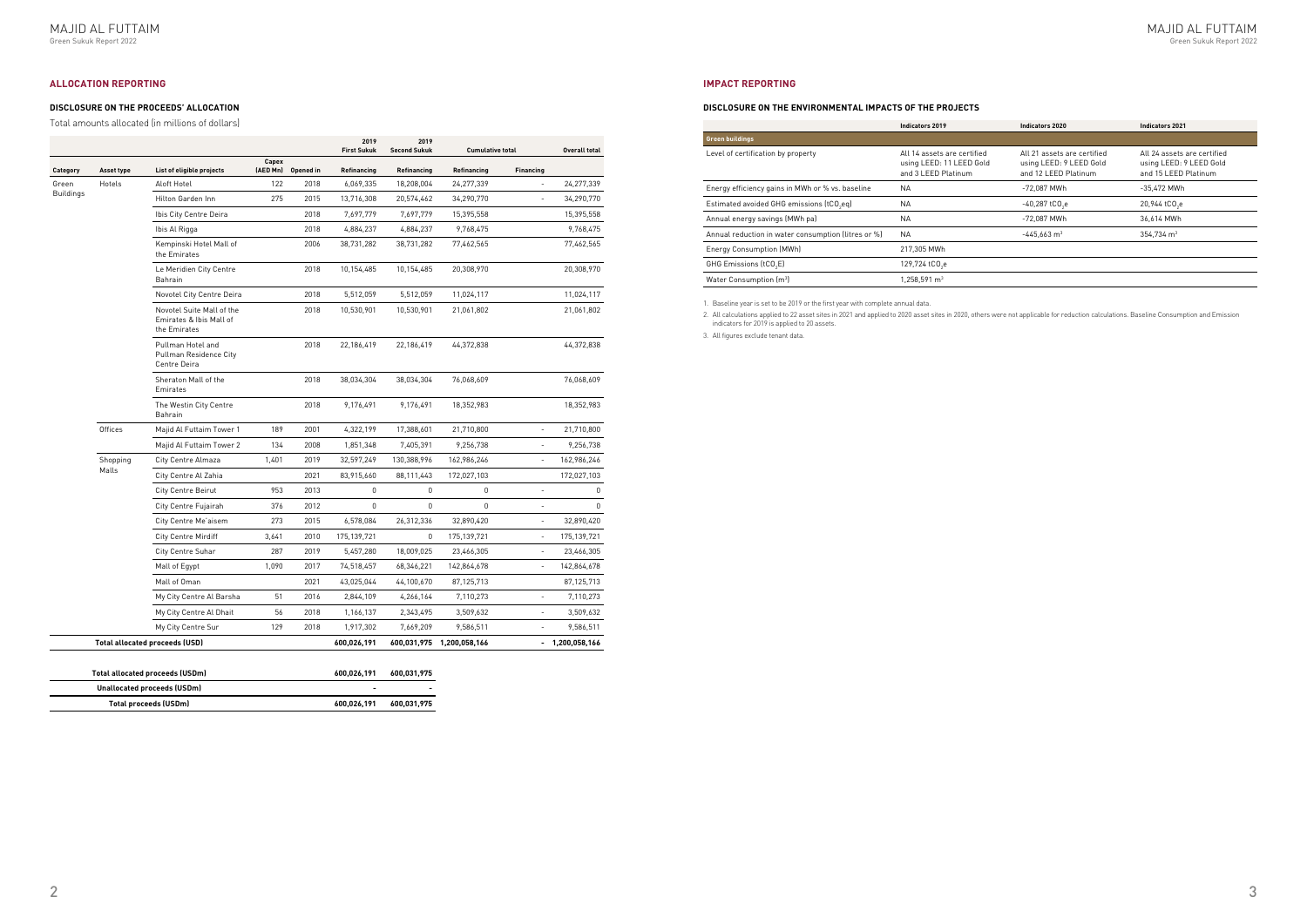#### **CASE STUDIES ON INDIVIDUAL PROJECTS**

#### **DETAILED REPORTING ON EACH PROJECT FINANCED OR REFINANCED**

#### **HOTELS**

| <b>Project name</b>                          | <b>Aloft Hotel</b>                                          |                                       |
|----------------------------------------------|-------------------------------------------------------------|---------------------------------------|
| <b>Project category</b>                      | Green buildings                                             |                                       |
| <b>Gross Building Area (GBA)</b>             | 30,276.53                                                   |                                       |
| Total signed amount (US\$)                   | 60,693,348                                                  |                                       |
| <b>Green Sukuk Proceeds allocated (US\$)</b> | 24, 277, 339                                                |                                       |
| <b>Completion date</b>                       | June-18                                                     |                                       |
| <b>Location</b>                              | UAE, Dubai                                                  |                                       |
| Floor area (m <sup>2</sup> )                 | 26,662                                                      |                                       |
| <b>Certification type</b>                    | LEED EBOM                                                   |                                       |
| <b>Certification level</b>                   | PLATINUM                                                    |                                       |
| <b>Share of total financing (%)</b>          | $\overline{2}$                                              |                                       |
| <b>Environmental impact generated</b>        |                                                             |                                       |
|                                              | <b>Description</b>                                          | <b>Estimated environmental impact</b> |
| <b>Energy efficiency</b>                     | Annual energy savings (MWh pa)                              | 2.829 MWh                             |
|                                              | Energy efficiency gains in MWh or % vs. baseline            | 533.37 MWh [8%]                       |
|                                              | 2019 energy consumption (MWh)                               | 6,500                                 |
|                                              | Estimated avoided GHG emissions (tCO <sub>2</sub> eq)       | 1,574 tCO <sub>2</sub> e              |
|                                              | 2019 GHG emissions (tCO <sub>2</sub> eq)                    | 3,817                                 |
| Sustainable water management                 | Annual reduction in water consumption (m <sup>3</sup> or %) | 7,346 [34%]                           |
|                                              | 2019 water consumption (m <sup>3</sup> )                    | 34.922                                |

\* Baseline for Aloft is set to be 2019.

| <b>Project name</b>                          | <b>Hilton Garden Inn</b>                              |                                       |  |  |
|----------------------------------------------|-------------------------------------------------------|---------------------------------------|--|--|
| <b>Project category</b>                      | Green buildings                                       |                                       |  |  |
| <b>Gross Building Area (GBA)</b>             | 25,167                                                |                                       |  |  |
| Total signed amount (US\$)                   | 68,581,541                                            |                                       |  |  |
| <b>Green Sukuk Proceeds allocated (US\$)</b> | 34,290,770                                            |                                       |  |  |
| <b>Completion date</b>                       | November-15                                           |                                       |  |  |
| <b>Location</b>                              | UAE, Dubai                                            |                                       |  |  |
| Floor area (m <sup>2</sup> )                 | 22,935                                                |                                       |  |  |
| <b>Certification type</b>                    | <b>LEED EBOM</b>                                      |                                       |  |  |
| <b>Certification level</b>                   | <b>PLATINUM</b>                                       |                                       |  |  |
| <b>Share of total financing (%)</b>          | 3                                                     |                                       |  |  |
| <b>Environmental impact generated</b>        |                                                       |                                       |  |  |
|                                              | <b>Description</b>                                    | <b>Estimated environmental impact</b> |  |  |
| <b>Energy efficiency</b>                     | Annual energy savings (MWh pa)                        | 589MWh                                |  |  |
|                                              | Energy efficiency gains in MWh or % vs. baseline      | $-656.65$ MWh $[-14\%]$               |  |  |
|                                              | 2019 energy consumption (MWh)                         | 4.678                                 |  |  |
|                                              | Estimated avoided GHG emissions (tCO <sub>2</sub> eq) | 355 tCO <sub>2</sub> e                |  |  |
|                                              | 2019 GHG emissions (tCO <sub>2</sub> eq)              | 2.904                                 |  |  |
| Sustainable water management                 | Annual reduction in water consumption (litres or %)   | 12,557 (51%)                          |  |  |
|                                              | 2019 water consumption (m <sup>3</sup> )              | 36,244                                |  |  |

\* Baseline for Hilton Garden Inn is set to be 2019.

#### **HOTELS CONTINUED**

| <b>Project name</b>                          | Ibis Al Rigga                                               |                                       |  |  |  |
|----------------------------------------------|-------------------------------------------------------------|---------------------------------------|--|--|--|
| <b>Project category</b>                      | Green buildings                                             |                                       |  |  |  |
| <b>Gross Building Area (GBA)</b>             | 35,151                                                      |                                       |  |  |  |
| Total signed amount (US\$)                   | 24,421,187                                                  |                                       |  |  |  |
| <b>Green Sukuk Proceeds allocated (US\$)</b> | 9,768,475                                                   |                                       |  |  |  |
| <b>Completion date</b>                       | June-18                                                     |                                       |  |  |  |
| <b>Location</b>                              | UAE, Dubai                                                  |                                       |  |  |  |
| Floor area $\text{Im}^2$                     | 35,151                                                      |                                       |  |  |  |
| <b>Certification type</b>                    | <b>LEED EBOM</b>                                            |                                       |  |  |  |
| <b>Certification level</b>                   | PLATINUM                                                    |                                       |  |  |  |
| Share of total financing (%)                 | $\mathbf 0$                                                 |                                       |  |  |  |
| <b>Environmental impact generated</b>        |                                                             |                                       |  |  |  |
|                                              | <b>Description</b>                                          | <b>Estimated environmental impact</b> |  |  |  |
| <b>Energy efficiency</b>                     | Annual energy savings (MWh pa)                              | 735 MWh                               |  |  |  |
|                                              | Energy efficiency gains in MWh or % vs. baseline            | -340.55 MWh (-12%)                    |  |  |  |
|                                              | 2019 energy consumption (MWh)                               | 2,799                                 |  |  |  |
|                                              | Estimated avoided GHG emissions (tCO <sub>2</sub> eq)       | 413 tCO <sub>2</sub> e                |  |  |  |
|                                              | 2019 GHG emissions (tCO <sub>2</sub> eq)                    | 1.688                                 |  |  |  |
| Sustainable water management                 | Annual reduction in water consumption (m <sup>3</sup> or %) | 6,148 [80%]                           |  |  |  |
|                                              | 2019 water consumption (m <sup>3</sup> )                    | 19.815                                |  |  |  |

\* Baseline for Ibis Al Rigga is set to be 2019.

| <b>Project name</b>                   | Kempinski Hotel Mall of the Emirates                  |                                       |  |  |  |
|---------------------------------------|-------------------------------------------------------|---------------------------------------|--|--|--|
| <b>Project category</b>               | Green buildings                                       |                                       |  |  |  |
| <b>Gross Building Area (GBA)</b>      | 77,785                                                |                                       |  |  |  |
| Total signed amount (US\$)            | 193,656,412                                           |                                       |  |  |  |
| Green Sukuk Proceeds allocated (US\$) | 77,462,565                                            |                                       |  |  |  |
| <b>Completion date</b>                | April-06                                              |                                       |  |  |  |
| <b>Location</b>                       | UAE, Dubai                                            |                                       |  |  |  |
| Floor area (m <sup>2</sup> )          | 97,993                                                |                                       |  |  |  |
| <b>Certification type</b>             | <b>LEED EBOM</b>                                      |                                       |  |  |  |
| <b>Certification level</b>            | PLATINUM                                              |                                       |  |  |  |
| <b>Share of total financing (%)</b>   | $\mathbf{0}$                                          |                                       |  |  |  |
| <b>Environmental impact generated</b> |                                                       |                                       |  |  |  |
|                                       | <b>Description</b>                                    | <b>Estimated environmental impact</b> |  |  |  |
| <b>Energy efficiency</b>              | Annual energy savings (MWh pa)                        | 5,023 MWh                             |  |  |  |
|                                       | Energy efficiency gains in MWh or % vs. baseline      | -3,035.99 MWh (-17%)                  |  |  |  |
|                                       | 2019 energy consumption (MWh)                         | 17,607                                |  |  |  |
|                                       | Estimated avoided GHG emissions (tCO <sub>2</sub> eq) | 2,623 tCO <sub>2</sub> e              |  |  |  |
|                                       | 2019 GHG emissions (tCO <sub>2</sub> eq)              | 11,426                                |  |  |  |
| Sustainable water management          | Annual reduction in water consumption (litres or %)   | 15,224 (49%)                          |  |  |  |
|                                       | 2019 water consumption (m <sup>3</sup> )              | 66,885                                |  |  |  |

\* Baseline for Kempinski Hotel Mall of the Emirates is set to be 2019.

#### MAJID AL FUTTAIM Green Sukuk Report 2022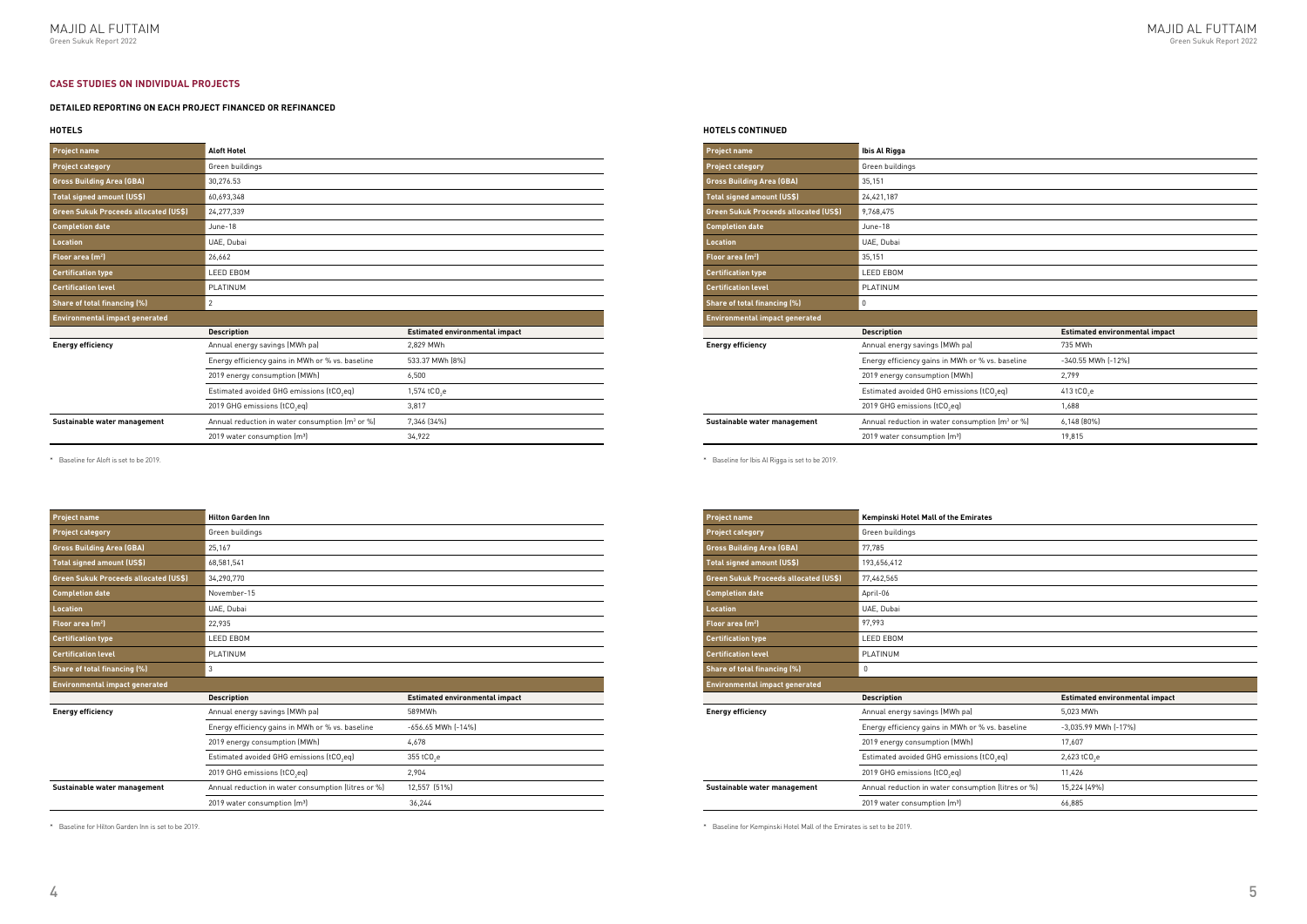#### **HOTELS CONTINUED**

| <b>Project name</b>                          | Le Meridian City Centre Bahrain                             |                                       |  |  |  |
|----------------------------------------------|-------------------------------------------------------------|---------------------------------------|--|--|--|
|                                              |                                                             |                                       |  |  |  |
| <b>Project category</b>                      | Green buildings                                             |                                       |  |  |  |
| <b>Gross Building Area (GBA)</b>             | 17,356.21                                                   |                                       |  |  |  |
| Total signed amount (US\$)                   | 50,772,425                                                  |                                       |  |  |  |
| <b>Green Sukuk Proceeds allocated (US\$)</b> | 20,308,970                                                  |                                       |  |  |  |
| <b>Completion date</b>                       | June-18                                                     |                                       |  |  |  |
| <b>Location</b>                              | Bahrain, Seef                                               |                                       |  |  |  |
| Floor area (m <sup>2</sup> )                 | 46,840                                                      |                                       |  |  |  |
| <b>Certification type</b>                    | <b>LEED EBOM</b>                                            |                                       |  |  |  |
| <b>Certification level</b>                   | PLATINUM                                                    |                                       |  |  |  |
| <b>Share of total financing (%)</b>          | 0                                                           |                                       |  |  |  |
| <b>Environmental impact generated</b>        |                                                             |                                       |  |  |  |
|                                              | <b>Description</b>                                          | <b>Estimated environmental impact</b> |  |  |  |
| <b>Energy efficiency</b>                     | Annual energy savings (MWh pa)                              | 835 MWh                               |  |  |  |
|                                              | Energy efficiency gains in MWh or % vs. baseline            | -2,706.18 MWh [-26%]                  |  |  |  |
|                                              | 2019 energy consumption (MWh)                               | 10,388                                |  |  |  |
|                                              | Estimated avoided GHG emissions (tCO <sub>2</sub> eq)       | 796 tCO <sub>2</sub> e                |  |  |  |
|                                              | 2019 GHG emissions (tCO <sub>2</sub> eq)                    | 7,688                                 |  |  |  |
| Sustainable water management                 | Annual reduction in water consumption (m <sup>3</sup> or %) | 6,503 (17%)                           |  |  |  |
|                                              | 2019 water consumption (m <sup>3</sup> )                    | 72,780                                |  |  |  |

\* Baseline for Le Meridian City Centre Bahrain is set to be 2019.

\*\* Environmental data for Le Meridian City Centre Bahrain and The Westin City Centre Bahrain is reported as one asset and therefore the floor area and environmental impact here is combined.

| Project name                                 | <b>Novotel City Centre Deira &amp; Ibis City Centre Deira</b> |                                       |  |  |
|----------------------------------------------|---------------------------------------------------------------|---------------------------------------|--|--|
| <b>Project category</b>                      | Green buildings                                               |                                       |  |  |
| <b>Gross Building Area (GBA)</b>             | 5,021                                                         |                                       |  |  |
| Total signed amount (US\$)                   | 27,560,293                                                    |                                       |  |  |
| <b>Green Sukuk Proceeds allocated (US\$)</b> | 21,061,802                                                    |                                       |  |  |
| <b>Completion date</b>                       | June-18                                                       |                                       |  |  |
| <b>Location</b>                              | UAE, Dubai                                                    |                                       |  |  |
| Floor area (m <sup>2</sup> )                 | 33,498                                                        |                                       |  |  |
| <b>Certification type</b>                    | <b>LEED EBOM</b>                                              |                                       |  |  |
| <b>Certification level</b>                   | PLATINUM                                                      |                                       |  |  |
| Share of total financing (%)                 | 0                                                             |                                       |  |  |
| <b>Environmental impact generated</b>        |                                                               |                                       |  |  |
|                                              | <b>Description</b>                                            | <b>Estimated environmental impact</b> |  |  |
| <b>Energy efficiency</b>                     | Annual energy savings (MWh pa)                                | 1.055 MWh                             |  |  |
|                                              | Energy efficiency gains in MWh or % vs. baseline              | $-124.63$ MWh $[-2%]$                 |  |  |
|                                              | 2019 energy consumption (MWh)                                 | 5,826                                 |  |  |
|                                              | Estimated avoided GHG emissions (tCO <sub>2</sub> eq)         | 631 tCO <sub>2</sub> e                |  |  |
|                                              | 2019 GHG emissions (tCO <sub>2</sub> eq)                      | 3,544                                 |  |  |
| Sustainable water management                 | Annual reduction in water consumption (litres or %)           | 19,845 (52%)                          |  |  |
|                                              | 2019 water consumption (m <sup>3</sup> )                      | 61.940                                |  |  |

\* Baseline for Novotel City Centre Deira & Ibis City Centre Deira is set to be 2019.

\*\* Environmental data for Novotel City Centre Deira & Ibis City Centre Deira is reported as one asset and thefore the environmental impact reported here is combined.

#### **HOTELS CONTINUED**

#### **Project name Novotel Suite Mall of the Emirates & IBIS Mall of the Emirates**

| <b>Project name</b>                   | Novotel Suite Mall of the Emirates & IBIS Mall of the Emirates |                       |  |  |
|---------------------------------------|----------------------------------------------------------------|-----------------------|--|--|
| <b>Project category</b>               | Green buildings                                                |                       |  |  |
| <b>Gross Building Area (GBA)</b>      | 25,147                                                         |                       |  |  |
| Total signed amount (US\$)            | 52.654.506                                                     |                       |  |  |
| Green Sukuk Proceeds allocated (US\$) | 21,061,802                                                     |                       |  |  |
| <b>Completion date</b>                | June-18                                                        |                       |  |  |
| <b>Location</b>                       | UAE, Dubai                                                     |                       |  |  |
| Floor area (m <sup>2</sup> )          | 23.311                                                         |                       |  |  |
| <b>Certification type</b>             | <b>LEED EBOM</b>                                               |                       |  |  |
| <b>Certification level</b>            | PLATINUM                                                       |                       |  |  |
| <b>Share of total financing (%)</b>   | <sup>n</sup>                                                   |                       |  |  |
| <b>Environmental impact generated</b> |                                                                |                       |  |  |
|                                       | <b>Description</b>                                             | <b>Estimated et</b>   |  |  |
| <b>Energy efficiency</b>              | Annual energy savings (MWh pa)                                 | 7 MWh                 |  |  |
|                                       | Energy efficiency gains in MWh or % vs. baseline               | $-1,272.05$ MV        |  |  |
|                                       | 2019 energy consumption (MWh)                                  | 5.613                 |  |  |
|                                       | Estimated avoided GHG emissions (tCO <sub>2</sub> eq)          | 24 tCO <sub>2</sub> e |  |  |
|                                       | 2019 GHG emissions (tCO,eq)                                    | 4,066                 |  |  |
| Sustainable water management          | Annual reduction in water consumption (litres or %)            | 20,699 [79%]          |  |  |
|                                       | 2019 water consumption (m <sup>3</sup> )                       | 35,017                |  |  |

| <b>Description</b>                                    | <b>Estimated environmental impact</b> |
|-------------------------------------------------------|---------------------------------------|
| Annual energy savings (MWh pa)                        | 7 MWh                                 |
| Energy efficiency gains in MWh or % vs. baseline      | -1,272.05 MWh [-23%]                  |
| 2019 energy consumption (MWh)                         | 5.613                                 |
| Estimated avoided GHG emissions (tCO <sub>2</sub> eq) | 24 tCO <sub>2</sub> e                 |
| 2019 GHG emissions (tCO <sub>2</sub> eq)              | 4.066                                 |
| Annual reduction in water consumption (litres or %)   | 20.699 [79%]                          |
| 2019 water consumption (m <sup>3</sup> )              | 35.017                                |

\* Baseline for Novotel Suite Mall of the Emirates & IBIS Mall of the Emirates is set to be 2019.

\*\* Environmental data for Novotel Suite Mall of the Emirates & IBIS Mall of the Emirates is reported as one asset and therefore the environmental impact reported here is combined.

| <b>Project name</b>                          | Pullman Hotel and Pullman Residence City Centre Deira       |                                       |
|----------------------------------------------|-------------------------------------------------------------|---------------------------------------|
| <b>Project category</b>                      | Green buildings                                             |                                       |
| <b>Gross Building Area (GBA)</b>             | 28,360                                                      |                                       |
| Total signed amount (US\$)                   | 110.932.094                                                 |                                       |
| <b>Green Sukuk Proceeds allocated (US\$)</b> | 44,372,838                                                  |                                       |
| <b>Completion date</b>                       | June-18                                                     |                                       |
| <b>Location</b>                              | UAE, Dubai                                                  |                                       |
| Floor area $\text{Im}^2$                     | 57,017                                                      |                                       |
| <b>Certification type</b>                    | <b>LEED EBOM</b>                                            |                                       |
| <b>Certification level</b>                   | PLATINUM                                                    |                                       |
| <b>Share of total financing (%)</b>          | 0                                                           |                                       |
| <b>Environmental impact generated</b>        |                                                             |                                       |
|                                              | <b>Description</b>                                          | <b>Estimated environmental impact</b> |
| <b>Energy efficiency</b>                     | Annual energy savings (MWh pa)                              | 548 MWh                               |
|                                              | Energy efficiency gains in MWh or % vs. baseline            | $-1,610.93$ MWh $[-19%]$              |
|                                              | 2019 energy consumption (MWh)                               | 8,695                                 |
|                                              | Estimated avoided GHG emissions (tCO <sub>2</sub> eq)       | 644 tCO <sub>2</sub> e                |
|                                              | 2019 GHG emissions (tCO <sub>2</sub> eq)                    | 5,435                                 |
| Sustainable water management                 | Annual reduction in water consumption (m <sup>3</sup> or %) | 31.989 [46%]                          |
|                                              | 2019 water consumption (m <sup>3</sup> )                    | 105.793                               |

\* Baseline for Pullman Hotel and Pullman Residence City Centre Deira is set to be 2019.

# MAJID AL FUTTAIM

Green Sukuk Report 2022

# MAJID AL FUTTAIM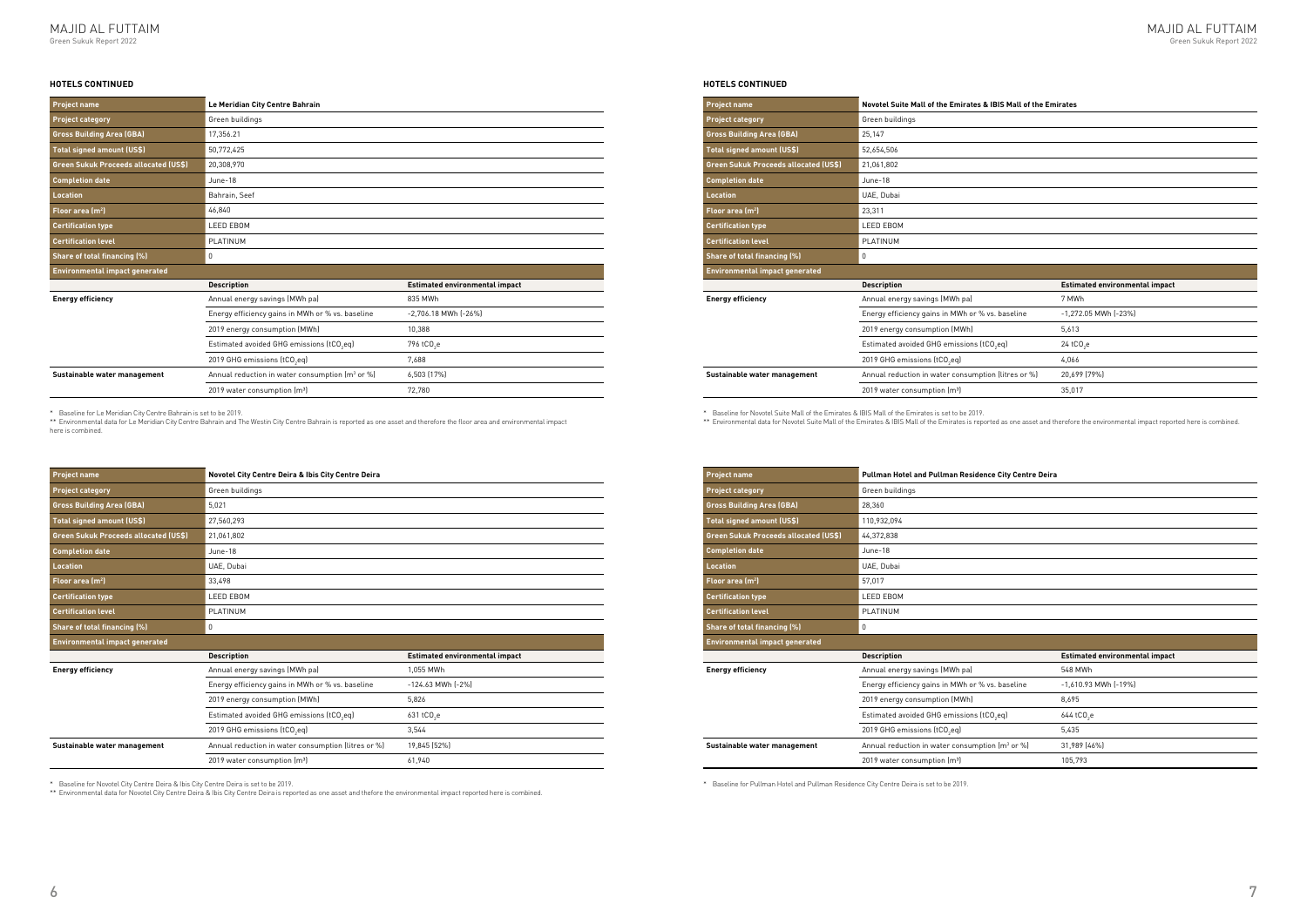## **OFFICES**

| <b>Project name</b>                   | <b>Majid Al Futaim Tower 1</b>                              |                        |  |
|---------------------------------------|-------------------------------------------------------------|------------------------|--|
| <b>Project category</b>               | Green buildings                                             |                        |  |
| <b>Gross Building Area (GBA)</b>      | 285,243                                                     |                        |  |
| Total signed amount (US\$)            | 43,221,990                                                  |                        |  |
| Green Sukuk Proceeds allocated (US\$) | 21,710,800                                                  |                        |  |
| <b>Completion date</b>                | January-01                                                  |                        |  |
| <b>Location</b>                       | UAE, Dubai                                                  |                        |  |
| Floor area (m <sup>2</sup> )          | 22.343                                                      |                        |  |
| <b>Certification type</b>             | LEED ID&C                                                   |                        |  |
| <b>Certification level</b>            | GOLD                                                        |                        |  |
| <b>Share of total financing (%)</b>   | 1                                                           |                        |  |
| <b>Environmental impact generated</b> |                                                             |                        |  |
|                                       | <b>Description</b>                                          | <b>Estimate</b>        |  |
| <b>Energy efficiency</b>              | Annual energy savings (MWh pa)                              | 405 MWh                |  |
|                                       | Energy efficiency gains in MWh or % vs. baseline            | $-159.71N$             |  |
|                                       | 2019 energy consumption (MWh)                               | 4.291                  |  |
|                                       | Estimated avoided GHG emissions (tCO,eq)                    | 181 tCO <sub>2</sub> 6 |  |
|                                       | 2019 GHG emissions (tCO <sub>seq</sub> )                    | 2.566                  |  |
| Sustainable water management          | Annual reduction in water consumption (m <sup>3</sup> or %) | 1,566 (10              |  |
|                                       | 2019 water consumption (m <sup>3</sup> )                    | 23.045                 |  |

| <b>Description</b>                                       | <b>Estimated environmental impact</b> |
|----------------------------------------------------------|---------------------------------------|
| Annual energy savings (MWh pa)                           | 405 MWh                               |
| Energy efficiency gains in MWh or % vs. baseline         | $-159.71$ MWh $[-4%]$                 |
| 2019 energy consumption (MWh)                            | 4.291                                 |
| Estimated avoided GHG emissions (tCO,eq)                 | 181 tCO <sub>2</sub> e                |
| 2019 GHG emissions (tCO <sub>2</sub> eq)                 | 2.566                                 |
| Annual reduction in water consumption (m $^3$ or $\%$ ). | 1,566 (10%)                           |
| 2019 water consumption (m <sup>3</sup> )                 | 23,045                                |

\* Baseline for Majid Al Futtaim Tower 1 is set to be 2019.

| <b>Project name</b>                          | <b>Majid Al Futaim Tower 2</b>                              |                                       |
|----------------------------------------------|-------------------------------------------------------------|---------------------------------------|
| <b>Project category</b>                      | Green buildings                                             |                                       |
| <b>Gross Building Area (GBA)</b>             | 192,028                                                     |                                       |
| <b>Total signed amount (US\$)</b>            | 18,513,477                                                  |                                       |
| <b>Green Sukuk Proceeds allocated (US\$)</b> | 9,256,738                                                   |                                       |
| <b>Completion date</b>                       | January-08                                                  |                                       |
| <b>Location</b>                              | UAE, Dubai                                                  |                                       |
| Floor area (m <sup>2</sup> )                 | 17,840                                                      |                                       |
| <b>Certification type</b>                    | <b>LEED EBOM</b>                                            |                                       |
| <b>Certification level</b>                   | PLATINUM                                                    |                                       |
| Share of total financing (%)                 |                                                             |                                       |
| <b>Environmental impact generated</b>        |                                                             |                                       |
|                                              | <b>Description</b>                                          | <b>Estimated environmental impact</b> |
| <b>Energy efficiency</b>                     | Annual energy savings (MWh pa)                              | 129 MWh                               |
|                                              | Energy efficiency gains in MWh or % vs. baseline            | $-694.94$ MWh $[-24%]$                |
|                                              | 2019 energy consumption (MWh)                               | 2,872                                 |
|                                              | Estimated avoided GHG emissions (tCO <sub>2</sub> eq)       | 110 tCO <sub>2</sub> e                |
|                                              | 2019 GHG emissions (tCO <sub>2</sub> eq)                    | 1,717                                 |
| Sustainable water management                 | Annual reduction in water consumption (m <sup>3</sup> or %) | 1,395 (40%)                           |
|                                              | 2019 water consumption (m <sup>3</sup> )                    | 6.005                                 |

\* Baseline for Majid Al Futtaim Tower 2 is set to be 2019.

#### **HOTELS CONTINUED**

\* Baseline for The Westin City Centre Bahrain is set to be 2019.<br>\*\* Environmental data for Le Meridian City Centre Bahrain and The Westin City Centre Bahrain is reported as one asset and therefore the floor area and enviro here is combined.

| <b>Project name</b>                          | Sheraton Mall of the Emirates, Dubai Hotel                  |                                       |
|----------------------------------------------|-------------------------------------------------------------|---------------------------------------|
| <b>Project category</b>                      | Green buildings                                             |                                       |
| <b>Gross Building Area (GBA)</b>             | 49,654                                                      |                                       |
| Total signed amount (US\$)                   | 190,171,522                                                 |                                       |
| <b>Green Sukuk Proceeds allocated (US\$)</b> | 76,068,609                                                  |                                       |
| <b>Completion date</b>                       | June-18                                                     |                                       |
| <b>Location</b>                              | UAE, Dubai                                                  |                                       |
| Floor area (m <sup>2</sup> )                 | 45,691                                                      |                                       |
| <b>Certification type</b>                    | LEED EBOM                                                   |                                       |
| <b>Certification level</b>                   | <b>PLATINUM</b>                                             |                                       |
| <b>Share of total financing (%)</b>          | $\mathbf 0$                                                 |                                       |
| <b>Environmental impact generated</b>        |                                                             |                                       |
|                                              | <b>Description</b>                                          | <b>Estimated environmental impact</b> |
| <b>Energy efficiency</b>                     | Annual energy savings (MWh pa)                              | 2.300 MWh                             |
|                                              | Energy efficiency gains in MWh or % vs. baseline            | -1,072.28 MWh (-10%)                  |
|                                              | 2019 energy consumption (MWh)                               | 10,634                                |
|                                              | Estimated avoided GHG emissions (tCO <sub>2</sub> eq)       | 1,312 tCO <sub>2</sub> e              |
|                                              | 2019 GHG emissions (tCO <sub>2</sub> eq)                    | 6,311                                 |
| Sustainable water management                 | Annual reduction in water consumption (m <sup>3</sup> or %) | 9,830 (24%)                           |
|                                              | 2019 water consumption (m <sup>3</sup> )                    | 69,903                                |

\* Baseline for Sheraton Mall of the Emirates Hotel is set to be 2019.

| <b>Project name</b>                          | The Westin City Centre Bahrain                        |                                       |
|----------------------------------------------|-------------------------------------------------------|---------------------------------------|
| <b>Project category</b>                      | Green buildings                                       |                                       |
| <b>Gross Building Area (GBA)</b>             | 23,138.58                                             |                                       |
| Total signed amount (US\$)                   | 45,882,457                                            |                                       |
| <b>Green Sukuk Proceeds allocated (US\$)</b> | 18,352,983                                            |                                       |
| <b>Completion date</b>                       | June-18                                               |                                       |
| Location                                     | Bahrain, Seef                                         |                                       |
| Floor area (m <sup>2</sup> )                 | 46,840                                                |                                       |
| <b>Certification type</b>                    | <b>LEED EBOM</b>                                      |                                       |
| <b>Certification level</b>                   | PLATINUM                                              |                                       |
| Share of total financing (%)                 | 0                                                     |                                       |
| <b>Environmental impact generated</b>        |                                                       |                                       |
|                                              | <b>Description</b>                                    | <b>Estimated environmental impact</b> |
| <b>Energy efficiency</b>                     | Annual energy savings (MWh pa)                        | 835 MWh                               |
|                                              | Energy efficiency gains in MWh or % vs. baseline      | $-2.706.18$ MWh $[-26\%]$             |
|                                              | 2019 energy consumption (MWh)                         | 10,388                                |
|                                              | Estimated avoided GHG emissions (tCO <sub>2</sub> eq) | 796 tCO <sub>2</sub> e                |
|                                              | 2019 GHG emissions (tCO <sub>2</sub> eq)              | 7,688                                 |
| Sustainable water management                 | Annual reduction in water consumption (litres or %)   | 6,503 (17%)                           |
|                                              | 2019 water consumption (m <sup>3</sup> )              | 72,780                                |

# MAJID AL FUTTAIM

Green Sukuk Report 2022

# MAJID AL FUTTAIM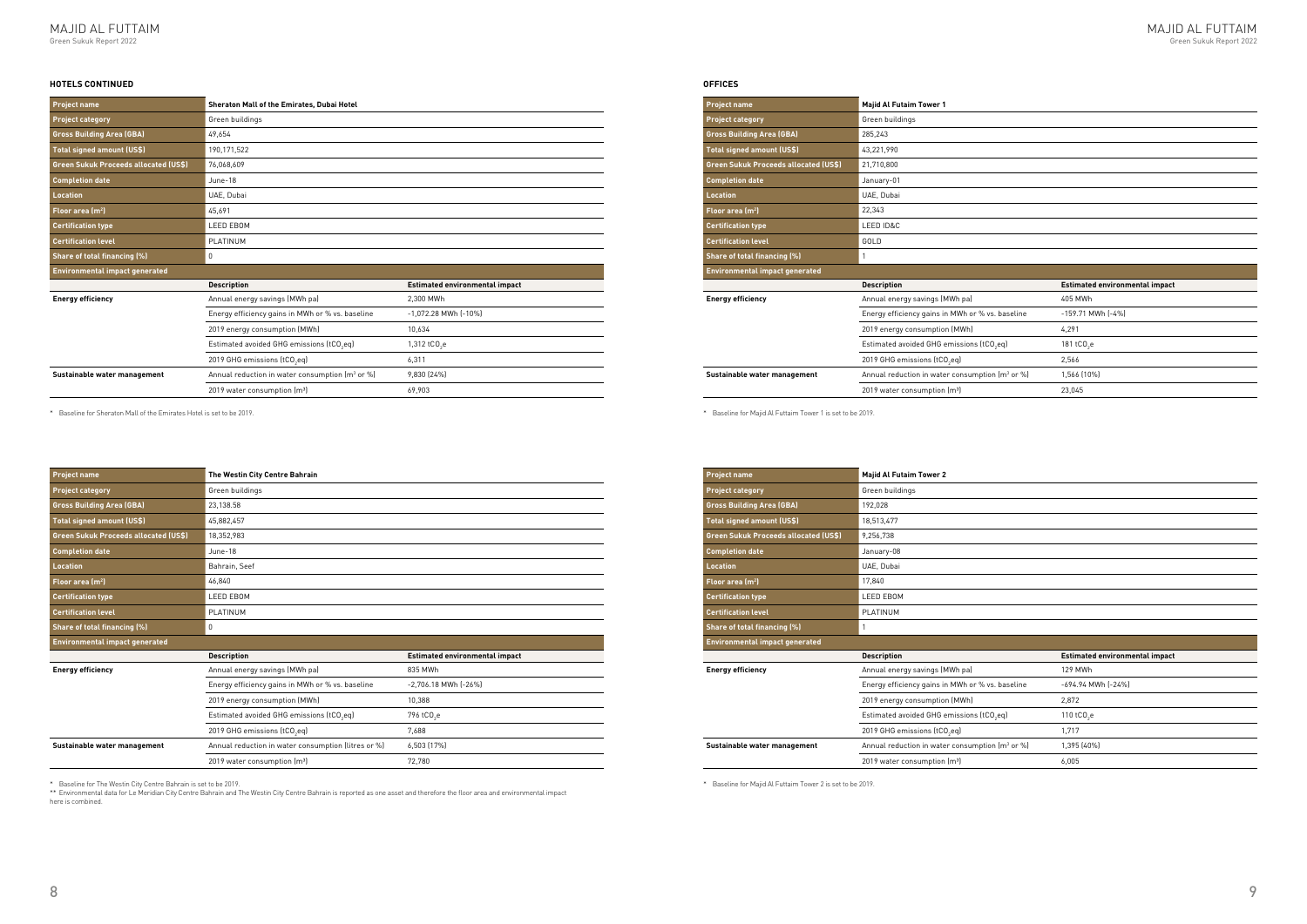## **SHOPPING MALLS CONTINUED**

| <b>Project name</b>                   | <b>City Centre Beirut</b>                                   |                           |  |
|---------------------------------------|-------------------------------------------------------------|---------------------------|--|
| <b>Project category</b>               | Green buildings                                             |                           |  |
|                                       |                                                             |                           |  |
| <b>Gross Building Area (GBA)</b>      | 173,267                                                     |                           |  |
| Total signed amount (US\$)            | 4,902,374                                                   |                           |  |
| Green Sukuk Proceeds allocated (US\$) | $\Omega$                                                    |                           |  |
| <b>Completion date</b>                | April-13                                                    |                           |  |
| <b>Location</b>                       | Lebanon, Beirut                                             |                           |  |
| Floor area (m <sup>2</sup> )          | 84,405                                                      |                           |  |
| <b>Certification type</b>             | LEED B&C                                                    |                           |  |
| <b>Certification level</b>            | GOLD                                                        |                           |  |
| Share of total financing (%)          | 0                                                           |                           |  |
| <b>Environmental impact generated</b> |                                                             |                           |  |
|                                       | <b>Description</b>                                          | <b>Estimated</b>          |  |
| <b>Energy efficiency</b>              | Annual energy savings (MWh pa)                              | 2,076 MWh                 |  |
|                                       | Energy efficiency gains in MWh or % vs. baseline            | $-18,950.08$              |  |
|                                       | 2019 energy consumption (MWh)                               | 68.437                    |  |
|                                       | Estimated avoided GHG emissions (tCO <sub>2</sub> eq)       | $-200$ tCO <sub>2</sub> e |  |
|                                       | 2019 GHG emissions (tCO <sub>2</sub> eq)                    | 24,154                    |  |
| Sustainable water management          | Annual reduction in water consumption (m <sup>3</sup> or %) | 24,823 (429               |  |
|                                       | 2019 water consumption (m <sup>3</sup> )                    | 135,578                   |  |

| <b>Description</b>                                      | <b>Estimated environmental impact</b> |
|---------------------------------------------------------|---------------------------------------|
| Annual energy savings (MWh pa)                          | 2.076 MWh                             |
| Energy efficiency gains in MWh or % vs. baseline        | -18,950.08 MWh (-28%)                 |
| 2019 energy consumption (MWh)                           | 68.437                                |
| Estimated avoided GHG emissions (tCO <sub>2</sub> eq)   | $-200$ tCO <sub>2</sub> e             |
| 2019 GHG emissions (tCO <sub>2</sub> eq)                | 24.154                                |
| Annual reduction in water consumption (m $^3$ or $\%$ ) | 24.823 [42%]                          |
| 2019 water consumption (m <sup>3</sup> )                | 135,578                               |

\* Baseline for City Centre Beirut is set to be 2019.

| <b>Project name</b>                          | <b>City Centre Fujairah</b>                                 |                                       |
|----------------------------------------------|-------------------------------------------------------------|---------------------------------------|
| <b>Project category</b>                      | Green buildings                                             |                                       |
| <b>Gross Building Area (GBA)</b>             | 50,560.24                                                   |                                       |
| Total signed amount (US\$)                   | 99,983,182                                                  |                                       |
| <b>Green Sukuk Proceeds allocated (US\$)</b> | 0                                                           |                                       |
| <b>Completion date</b>                       | April-12                                                    |                                       |
| <b>Location</b>                              | UAE, Fujairah                                               |                                       |
| Floor area $\text{Im}^2$                     | 26,174                                                      |                                       |
| <b>Certification type</b>                    | LEED B&C                                                    |                                       |
| <b>Certification level</b>                   | GOLD                                                        |                                       |
| Share of total financing (%)                 | 0                                                           |                                       |
| <b>Environmental impact generated</b>        |                                                             |                                       |
|                                              | <b>Description</b>                                          | <b>Estimated environmental impact</b> |
| <b>Energy efficiency</b>                     | Annual energy savings (MWh pa)                              | 425 MWh                               |
|                                              | Energy efficiency gains in MWh or % vs. baseline            | -802.07 MWh [-11%]                    |
|                                              | 2019 energy consumption (MWh)                               | 7,352                                 |
|                                              | Estimated avoided GHG emissions (tCO <sub>2</sub> eq)       | 85 tCO <sub>2</sub> e                 |
|                                              | 2019 GHG emissions (tCO <sub>2</sub> eq)                    | 3,218                                 |
| Sustainable water management                 | Annual reduction in water consumption (m <sup>3</sup> or %) | $-7,467$ $(-10\%)$                    |
|                                              | 2019 water consumption [m <sup>3</sup> ]                    | 87,727                                |

\* Baseline for City Centre Fujairah is set to be 2019.

#### **SHOPPING MALLS**

| <b>Project name</b>                          | <b>City Centre Almaza</b>                             |                                       |
|----------------------------------------------|-------------------------------------------------------|---------------------------------------|
| <b>Project category</b>                      | Green buildings                                       |                                       |
| <b>Gross Building Area (GBA)</b>             | 269,814.78                                            |                                       |
| Total signed amount (US\$)                   | 325, 972, 491                                         |                                       |
| <b>Green Sukuk Proceeds allocated (US\$)</b> | 162,986,246                                           |                                       |
| <b>Completion date</b>                       | October-19                                            |                                       |
| <b>Location</b>                              | Egypt, Cairo                                          |                                       |
| Floor area (m <sup>2</sup> )                 | 269,814                                               |                                       |
| <b>Certification type</b>                    | LEED B&C                                              |                                       |
| <b>Certification level</b>                   | GOLD                                                  |                                       |
| <b>Share of total financing (%)</b>          | 14                                                    |                                       |
| <b>Environmental impact generated</b>        |                                                       |                                       |
|                                              | <b>Description</b>                                    | <b>Estimated environmental impact</b> |
| <b>Energy efficiency</b>                     | Annual energy savings (MWh pa)                        | 12.793 MWh                            |
|                                              | Energy efficiency gains in MWh or % vs. baseline      | 12,792.74 MWh (75%)                   |
|                                              | 2019 energy consumption (MWh)                         | 10,175                                |
|                                              | Estimated avoided GHG emissions (tCO <sub>2</sub> eq) | 7,523 tCO <sub>2</sub> e              |
|                                              | 2019 GHG emissions (tCO <sub>2</sub> eq)              | 4,661                                 |
| Sustainable water management                 | Annual reduction in water consumption (litres or %)   | 33,662 [58%]                          |
|                                              | 2019 water consumption (m <sup>3</sup> )              | 17,451                                |

\* City Centre Almaza opened during 2020 and baseline is set to be 2020 for this asset.

| <b>Project name</b>                   | <b>City Centre Al Zahia</b>                           |                                       |
|---------------------------------------|-------------------------------------------------------|---------------------------------------|
| <b>Project category</b>               | Green buildings                                       |                                       |
| <b>Gross Building Area (GBA)</b>      | 360,837                                               |                                       |
| Total signed amount (US\$)            | 419,578,299                                           |                                       |
| Green Sukuk Proceeds allocated (US\$) | 172,027,103                                           |                                       |
| <b>Completion date</b>                | March-21                                              |                                       |
| <b>Location</b>                       | UAE, Sharjah                                          |                                       |
| Floor area (m <sup>2</sup> )          | 250,517                                               |                                       |
| <b>Certification type</b>             | <b>LEED Core &amp; Shell</b>                          |                                       |
| <b>Certification level</b>            | GOLD                                                  |                                       |
| <b>Share of total financing (%)</b>   | 14                                                    |                                       |
| <b>Environmental impact generated</b> |                                                       |                                       |
|                                       | <b>Description</b>                                    | <b>Estimated environmental impact</b> |
| <b>Energy efficiency</b>              | Annual energy savings (MWh pa)                        | <b>NA</b>                             |
|                                       | Energy efficiency gains in MWh or % vs. baseline      | <b>NA</b>                             |
|                                       | 2019 energy consumption (MWh)                         | <b>NA</b>                             |
|                                       | Estimated avoided GHG emissions (tCO <sub>2</sub> eq) | <b>ΝΑ</b>                             |
|                                       | 2019 GHG emissions (tCO <sub>2</sub> eq)              | <b>NA</b>                             |
| Sustainable water management          | Annual reduction in water consumption (litres or %)   | <b>NA</b>                             |
|                                       | 2019 water consumption (m <sup>3</sup> )              | <b>NA</b>                             |

\* City Centre Al Zahia opened during 2022 and baseline is set to be 2022 for this asset.

# MAJID AL FUTTAIM

Green Sukuk Report 2022

# MAJID AL FUTTAIM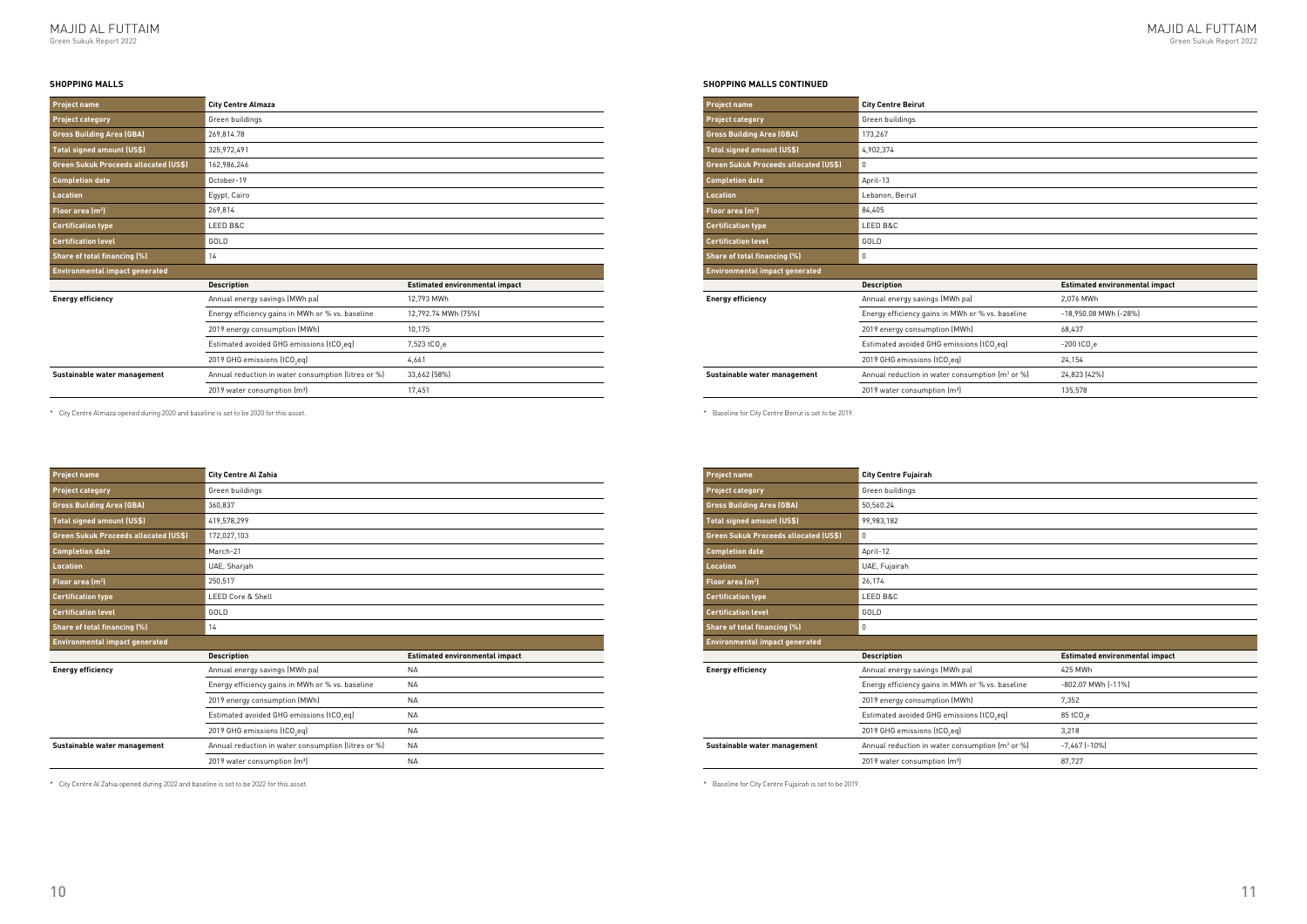#### **SHOPPING MALLS CONTINUED**

| <b>Project name</b>                          | <b>City Centre Suhar</b>                                    |                           |
|----------------------------------------------|-------------------------------------------------------------|---------------------------|
| <b>Project category</b>                      | Green buildings                                             |                           |
| <b>Gross Building Area (GBA)</b>             | 50,305.52                                                   |                           |
| <b>Total signed amount (US\$)</b>            | 54,572,803                                                  |                           |
| <b>Green Sukuk Proceeds allocated (US\$)</b> | 23,466,305                                                  |                           |
| <b>Completion date</b>                       | January-19                                                  |                           |
| <b>Location</b>                              | Oman, Suhar                                                 |                           |
| Floor area (m <sup>2</sup> )                 | 36,086                                                      |                           |
| <b>Certification type</b>                    | LEED BD&C                                                   |                           |
| <b>Certification level</b>                   | PLATINUM                                                    |                           |
| <b>Share of total financing (%)</b>          | $\overline{2}$                                              |                           |
| <b>Environmental impact generated</b>        |                                                             |                           |
|                                              | <b>Description</b>                                          | <b>Estimated o</b>        |
| <b>Energy efficiency</b>                     | Annual energy savings (MWh pa)                              | $-4,116$ MWh              |
|                                              | Energy efficiency gains in MWh or % vs. baseline            | $-4,116.04M$              |
|                                              | 2019 energy consumption (MWh)                               | 10,516                    |
|                                              | Estimated avoided GHG emissions (tCO,eq)                    | $-2,148$ tCO <sub>3</sub> |
|                                              | 2019 GHG emissions (tCO <sub>seq</sub> )                    | 5,528                     |
| Sustainable water management                 | Annual reduction in water consumption (m <sup>3</sup> or %) | 14,745 (36%               |
|                                              | 2019 water consumption (m <sup>3</sup> )                    | 110,950                   |

| Description                                              | <b>Estimated environmental impact</b> |
|----------------------------------------------------------|---------------------------------------|
| Annual energy savings (MWh pa)                           | $-4.116$ MWh                          |
| Energy efficiency gains in MWh or % vs. baseline         | $-4.116.04$ MWh $[-60\%]$             |
| 2019 energy consumption (MWh)                            | 10.516                                |
| Estimated avoided GHG emissions (tCO <sub>2</sub> eq)    | $-2,148$ tCO <sub>2</sub> e           |
| 2019 GHG emissions (tCO <sub>2</sub> eq)                 | 5.528                                 |
| Annual reduction in water consumption (m $^3$ or $\%$ ). | 14.745 [36%]                          |
| 2019 water consumption (m <sup>3</sup> )                 | 110,950                               |

\* City Centre Suhar opened during 2020 and baseline is set to be 2020 for this asset.

| <b>Project name</b>                   | <b>Mall of Egypt</b>                                        |                                       |
|---------------------------------------|-------------------------------------------------------------|---------------------------------------|
| <b>Project category</b>               | Green buildings                                             |                                       |
| <b>Gross Building Area (GBA)</b>      | 445.000                                                     |                                       |
| Total signed amount (US\$)            | 376,355,842                                                 |                                       |
| Green Sukuk Proceeds allocated (US\$) | 142,864,678                                                 |                                       |
| <b>Completion date</b>                | March-17                                                    |                                       |
| <b>Location</b>                       | Egypt, Cairo                                                |                                       |
| Floor area (m <sup>2</sup> )          | 480,171                                                     |                                       |
| <b>Certification type</b>             | LEED B&C                                                    |                                       |
| <b>Certification level</b>            | GOLD                                                        |                                       |
| Share of total financing (%)          | 12                                                          |                                       |
| <b>Environmental impact generated</b> |                                                             |                                       |
|                                       | <b>Description</b>                                          | <b>Estimated environmental impact</b> |
| <b>Energy efficiency</b>              | Annual energy savings (MWh pa)                              | 7.116 MWh                             |
|                                       | Energy efficiency gains in MWh or % vs. baseline            | -8,033.27 MWh [-19%]                  |
|                                       | 2019 energy consumption (MWh)                               | 43,063                                |
|                                       | Estimated avoided GHG emissions (tCO <sub>2</sub> eq)       | 4,275 tCO <sub>2</sub> e              |
|                                       | 2019 GHG emissions (tCO <sub>2</sub> eq)                    | 24,196                                |
| Sustainable water management          | Annual reduction in water consumption (m <sup>3</sup> or %) | 110,352 (71%)                         |
|                                       | 2019 water consumption (m <sup>3</sup> )                    | 219.401                               |

\* Baseline for Mall of Egypt is set to be 2019. \*\* Ski Egypt is not included within the Green Sukuk portfolio for Mall of Egypt.

#### **SHOPPING MALLS CONTINUED**

| <b>Project name</b>                   | <b>City Centre Me'aisem</b>                                 |                                       |
|---------------------------------------|-------------------------------------------------------------|---------------------------------------|
| <b>Project category</b>               | Green buildings                                             |                                       |
| <b>Gross Building Area (GBA)</b>      | 6,615.95                                                    |                                       |
| Total signed amount (US\$)            | 65,780,841                                                  |                                       |
| Green Sukuk Proceeds allocated (US\$) | 32,890,420                                                  |                                       |
| <b>Completion date</b>                | September-15                                                |                                       |
| <b>Location</b>                       | UAE, Dubai                                                  |                                       |
| Floor area (m <sup>2</sup> )          | 23,905                                                      |                                       |
| <b>Certification type</b>             | LEED B&C                                                    |                                       |
| <b>Certification level</b>            | PLATINUM                                                    |                                       |
| <b>Share of total financing (%)</b>   | 3                                                           |                                       |
| <b>Environmental impact generated</b> |                                                             |                                       |
|                                       | <b>Description</b>                                          | <b>Estimated environmental impact</b> |
| <b>Energy efficiency</b>              | Annual energy savings (MWh pa)                              | 918 MWh                               |
|                                       | Energy efficiency gains in MWh or % vs. baseline            | -735.81 MWh (-5%)                     |
|                                       | 2019 energy consumption (MWh)                               | 13,455                                |
|                                       | Estimated avoided GHG emissions (tCO <sub>2</sub> eq)       | $2$ tCO <sub>2</sub> e                |
|                                       | 2019 GHG emissions (tCO <sub>2</sub> eq)                    | 766                                   |
| Sustainable water management          | Annual reduction in water consumption (m <sup>3</sup> or %) | 7,012 [33%]                           |
|                                       | 2019 water consumption (m <sup>3</sup> )                    | 20,592                                |

\* Baseline for City Centre Me'aisem is set to be 2019.

| <b>Project name</b>                          | <b>City Centre Mirdiff</b>                                  |                                       |
|----------------------------------------------|-------------------------------------------------------------|---------------------------------------|
| <b>Project category</b>                      | Green buildings                                             |                                       |
| <b>Gross Building Area (GBA)</b>             | 626,563                                                     |                                       |
| Total signed amount (US\$)                   | 1,242,125,683                                               |                                       |
| <b>Green Sukuk Proceeds allocated (US\$)</b> | 175, 139, 721                                               |                                       |
| <b>Completion date</b>                       | March-10                                                    |                                       |
| <b>Location</b>                              | UAE, Dubai                                                  |                                       |
| Floor area (m <sup>2</sup> )                 | 364,698                                                     |                                       |
| <b>Certification type</b>                    | <b>LEED EBOM</b>                                            |                                       |
| <b>Certification level</b>                   | GOLD                                                        |                                       |
| Share of total financing (%)                 | 15                                                          |                                       |
| <b>Environmental impact generated</b>        |                                                             |                                       |
|                                              | <b>Description</b>                                          | <b>Estimated environmental impact</b> |
| <b>Energy efficiency</b>                     | Annual energy savings (MWh pa)                              | 4.386 MWh                             |
|                                              | Energy efficiency gains in MWh or % vs. baseline            | $-1,350.09$ MWh $[-3%]$               |
|                                              | 2019 energy consumption (MWh)                               | 41,535                                |
|                                              | Estimated avoided GHG emissions (tCO <sub>2</sub> eq)       | 2,662 tCO <sub>2</sub> e              |
|                                              | 2019 GHG emissions (tCO <sub>2</sub> eq)                    | 23.634                                |
| Sustainable water management                 | Annual reduction in water consumption (m <sup>3</sup> or %) | 35,390 [11%]                          |
|                                              | 2019 water consumption (m <sup>3</sup> )                    | 394,355                               |

\* Baseline for City Centre Mirdif is set to be 2019.

# MAJID AL FUTTAIM

Green Sukuk Report 2022

# MAJID AL FUTTAIM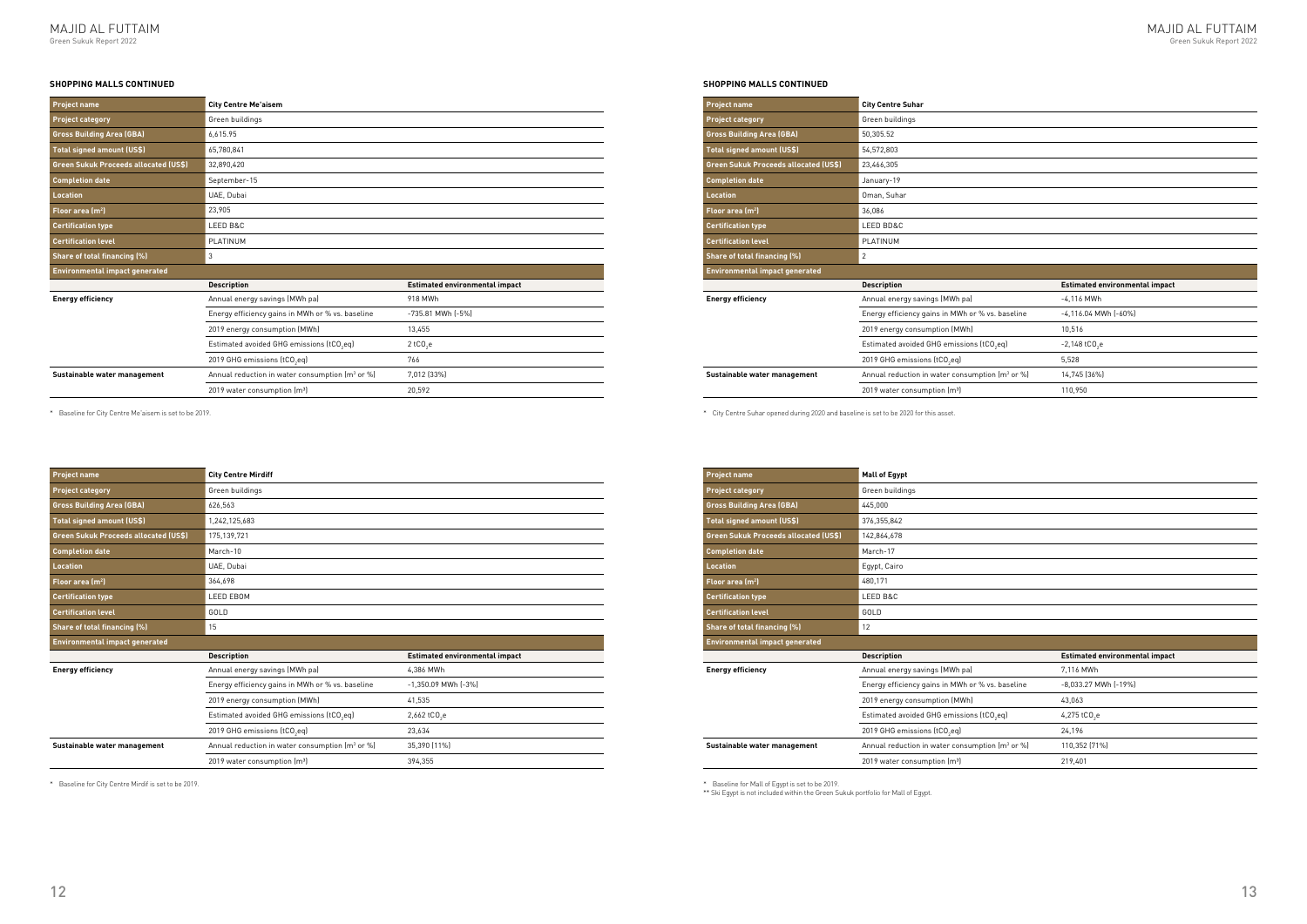#### **SHOPPING MALLS CONTINUED**

| <b>Project name</b>                   | My City Centre Al Dhait                                     |                          |
|---------------------------------------|-------------------------------------------------------------|--------------------------|
| <b>Project category</b>               | Green buildings                                             |                          |
| <b>Gross Building Area (GBA)</b>      | 7,144.82                                                    |                          |
| Total signed amount (US\$)            | 7,811,650                                                   |                          |
| Green Sukuk Proceeds allocated (US\$) | 3,509,632                                                   |                          |
| <b>Completion date</b>                | January-18                                                  |                          |
| <b>Location</b>                       | UAE. Ras al Khaimah                                         |                          |
| Floor area (m <sup>2</sup> )          | 5,665                                                       |                          |
| <b>Certification type</b>             | LEED BD&C                                                   |                          |
| <b>Certification level</b>            | GOLD                                                        |                          |
| <b>Share of total financing (%)</b>   | 0                                                           |                          |
| <b>Environmental impact generated</b> |                                                             |                          |
|                                       | <b>Description</b>                                          | <b>Estimate</b>          |
| <b>Energy efficiency</b>              | Annual energy savings (MWh pa)                              | -49 MWh                  |
|                                       | Energy efficiency gains in MWh or % vs. baseline            | $-200.23$ M              |
|                                       | 2019 energy consumption (MWh)                               | 814                      |
|                                       | Estimated avoided GHG emissions (tCO <sub>2</sub> eq)       | $-98$ tCO <sub>2</sub> 6 |
|                                       | 2019 GHG emissions (tCO <sub>2</sub> eq)                    | 390                      |
| Sustainable water management          | Annual reduction in water consumption (m <sup>3</sup> or %) | 1,868 (20                |
|                                       | 2019 water consumption (m <sup>3</sup> )                    | 1,189                    |

| <b>Description</b>                                      | <b>Estimated environmental impact</b> |
|---------------------------------------------------------|---------------------------------------|
| Annual energy savings (MWh pa)                          | $-49$ MWh                             |
| Energy efficiency gains in MWh or % vs. baseline        | -200.23 MWh [-25%]                    |
| 2019 energy consumption (MWh)                           | 814                                   |
| Estimated avoided GHG emissions (tCO <sub>2</sub> eq)   | $-98$ tCO <sub>2</sub> e              |
| 2019 GHG emissions (tCO <sub>2</sub> eq)                | 390                                   |
| Annual reduction in water consumption (m $^3$ or $\%$ ) | 1.868 [206%]                          |
| 2019 water consumption (m <sup>3</sup> )                | 1.189                                 |

\* Baseline for My City Centre Al Dhait is set to be 2019.

| <b>Project name</b>                   | My City Centre Sur                                          |                                       |
|---------------------------------------|-------------------------------------------------------------|---------------------------------------|
| <b>Project category</b>               | Green buildings                                             |                                       |
| <b>Gross Building Area (GBA)</b>      | 32,327                                                      |                                       |
| Total signed amount (US\$)            | 19,173,022                                                  |                                       |
| Green Sukuk Proceeds allocated (US\$) | 9,586,511                                                   |                                       |
| <b>Completion date</b>                | March-18                                                    |                                       |
| <b>Location</b>                       | Oman, Sur                                                   |                                       |
| Floor area (m <sup>2</sup> )          | 20,123                                                      |                                       |
| <b>Certification type</b>             | LEED B&C                                                    |                                       |
| <b>Certification level</b>            | GOLD                                                        |                                       |
| <b>Share of total financing (%)</b>   | $\mathbf{1}$                                                |                                       |
| <b>Environmental impact generated</b> |                                                             |                                       |
|                                       | <b>Description</b>                                          | <b>Estimated environmental impact</b> |
| <b>Energy efficiency</b>              | Annual energy savings (MWh pa)                              | 53 MWh                                |
|                                       | Energy efficiency gains in MWh or % vs. baseline            | -1,342.90 MWh [-37%]                  |
|                                       | 2019 energy consumption (MWh)                               | 3,622                                 |
|                                       | Estimated avoided GHG emissions (tCO <sub>2</sub> eq)       | $-27$ tCO <sub>2</sub> e              |
|                                       | 2019 GHG emissions (tCO <sub>2</sub> eq)                    | 2,009                                 |
| Sustainable water management          | Annual reduction in water consumption (m <sup>3</sup> or %) | 960 [29%]                             |
|                                       | 2019 water consumption (m <sup>3</sup> )                    | 3.742                                 |

\* Baseline for My City Centre Al Sur is set to be 2019.

#### **SHOPPING MALLS CONTINUED**

| <b>Project name</b>                          | <b>Mall of Oman</b>                                   |                                       |
|----------------------------------------------|-------------------------------------------------------|---------------------------------------|
| <b>Project category</b>                      | Green buildings                                       |                                       |
| <b>Gross Building Area (GBA)</b>             | 387,193                                               |                                       |
| Total signed amount (US\$)                   | 215,125,218                                           |                                       |
| <b>Green Sukuk Proceeds allocated (US\$)</b> | 87,125,713                                            |                                       |
| <b>Completion date</b>                       | September-21                                          |                                       |
| <b>Location</b>                              | Oman, Muscat                                          |                                       |
| Floor area (m <sup>2</sup> )                 | 285,030                                               |                                       |
| <b>Certification type</b>                    | <b>LEED Core &amp; Shell</b>                          |                                       |
| <b>Certification level</b>                   | PLATINUM                                              |                                       |
| Share of total financing (%)                 | 7                                                     |                                       |
| <b>Environmental impact generated</b>        |                                                       |                                       |
|                                              | <b>Description</b>                                    | <b>Estimated environmental impact</b> |
| <b>Energy efficiency</b>                     | Annual energy savings (MWh pa)                        | <b>NA</b>                             |
|                                              | Energy efficiency gains in MWh or % vs. baseline      | <b>NA</b>                             |
|                                              | 2019 energy consumption (MWh)                         | <b>NA</b>                             |
|                                              | Estimated avoided GHG emissions (tCO <sub>2</sub> eq) | <b>NA</b>                             |
|                                              | 2019 GHG emissions (tCO <sub>2</sub> eq)              | <b>NA</b>                             |
| Sustainable water management                 | Annual reduction in water consumption (litres or %)   | <b>NA</b>                             |
|                                              | 2019 water consumption (m <sup>3</sup> )              | <b>NA</b>                             |

\* Mall of Oman opened during 2022 and baseline is set to be 2022 for this asset.

| <b>Project name</b>                   | My City Centre Al Barsha                                    |                                       |
|---------------------------------------|-------------------------------------------------------------|---------------------------------------|
| <b>Project category</b>               | Green buildings                                             |                                       |
| <b>Gross Building Area (GBA)</b>      | 1.217.3                                                     |                                       |
| Total signed amount (US\$)            | 14,220,546                                                  |                                       |
| Green Sukuk Proceeds allocated (US\$) | 7,110,273                                                   |                                       |
| <b>Completion date</b>                | September-16                                                |                                       |
| Location                              | UAE, Dubai                                                  |                                       |
| Floor area (m <sup>2</sup> )          | 4,720                                                       |                                       |
| <b>Certification type</b>             | LEED B&C                                                    |                                       |
| <b>Certification level</b>            | PLATINUM                                                    |                                       |
| <b>Share of total financing (%)</b>   |                                                             |                                       |
| <b>Environmental impact generated</b> |                                                             |                                       |
|                                       | <b>Description</b>                                          | <b>Estimated environmental impact</b> |
| <b>Energy efficiency</b>              | Annual energy savings (MWh pa)                              | $-1,443$ MWh                          |
|                                       | Energy efficiency gains in MWh or % vs. baseline            | -1,593.95 MWh [-49%]                  |
|                                       | 2019 energy consumption (MWh)                               | 3,273                                 |
|                                       | Estimated avoided GHG emissions (tCO <sub>2</sub> eq)       | 207 tCO <sub>2</sub> e                |
|                                       | 2019 GHG emissions (tCO <sub>2</sub> eq)                    | 193                                   |
| Sustainable water management          | Annual reduction in water consumption (m <sup>3</sup> or %) | 286 [10%]                             |
|                                       | 2019 water consumption (m <sup>3</sup> )                    | 2.995                                 |

\* Baseline for My City Centre Al Barsha is set to be 2019.

# MAJID AL FUTTAIM

Green Sukuk Report 2022

# MAJID AL FUTTAIM